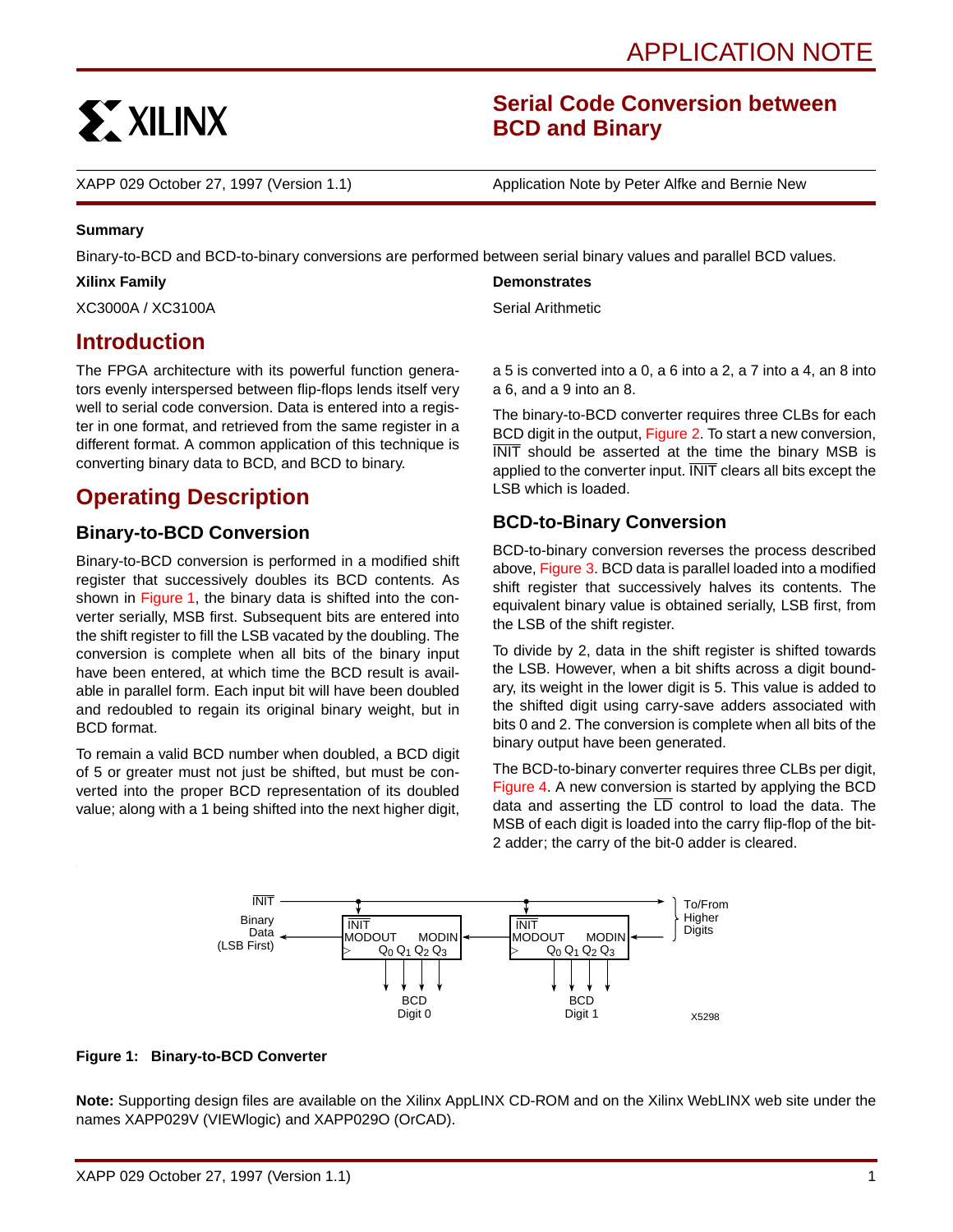<span id="page-1-0"></span>

**Figure 2: Binary-to-BCD Converter (Three CLBs per BCD Digit)**